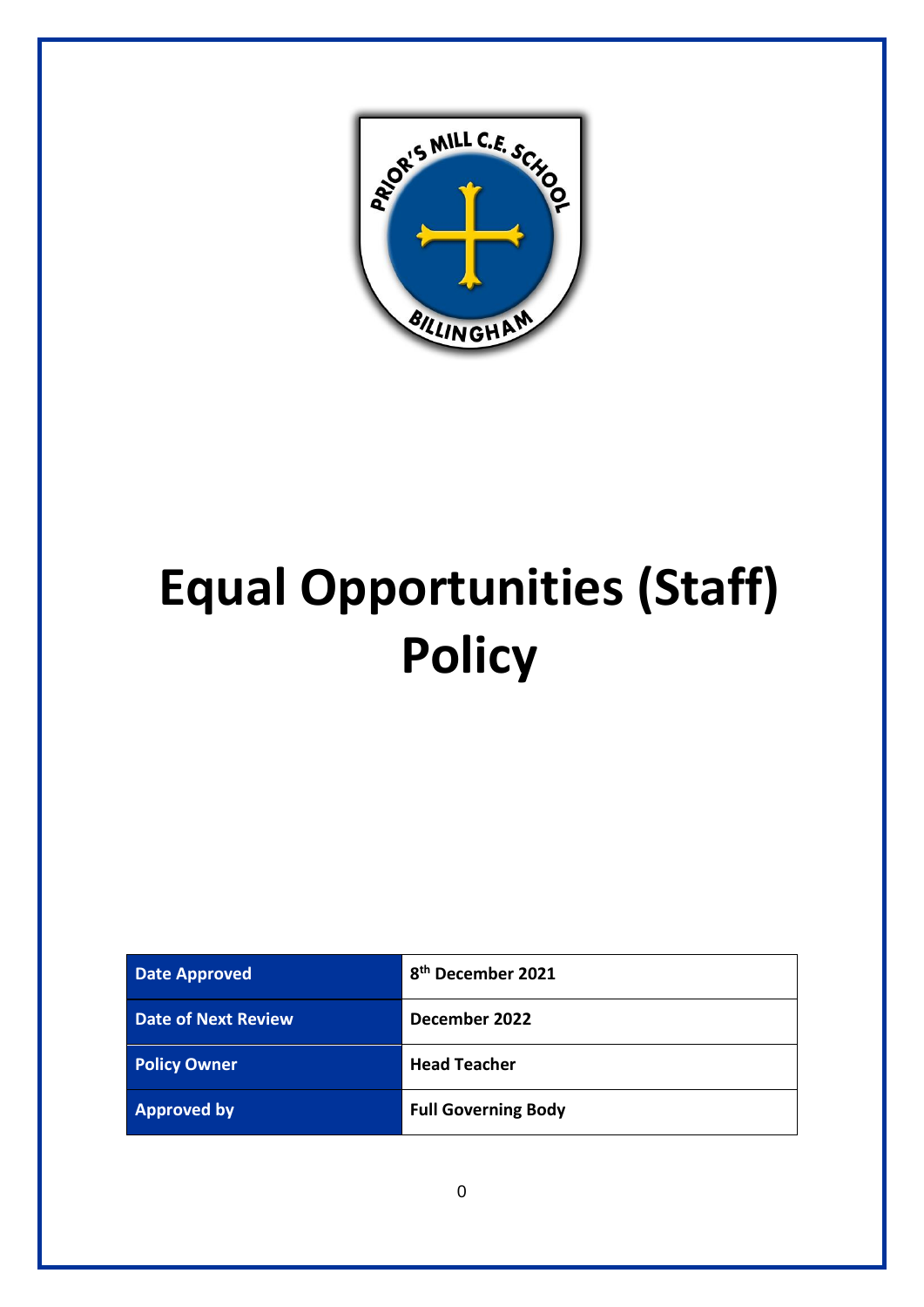# **Contents**

# **Statement of Intent**

- 1. Legal Framework
- 2. Principles Underlying this Policy
- 3. Roles and Responsibilities
- 4. Forms of Discrimination
- 5. Staff Training and Promotion and Conditions of Service
- 6. Termination of Employment
- 7. Disability Discrimination
- 8. Part-time, zero hours and fixed-term Employees and Agency Workers
- 9. Breaches of this Policy
- 10. Monitoring and Review

# **Appendices**

a) Equality Act 2010 Protected Characteristics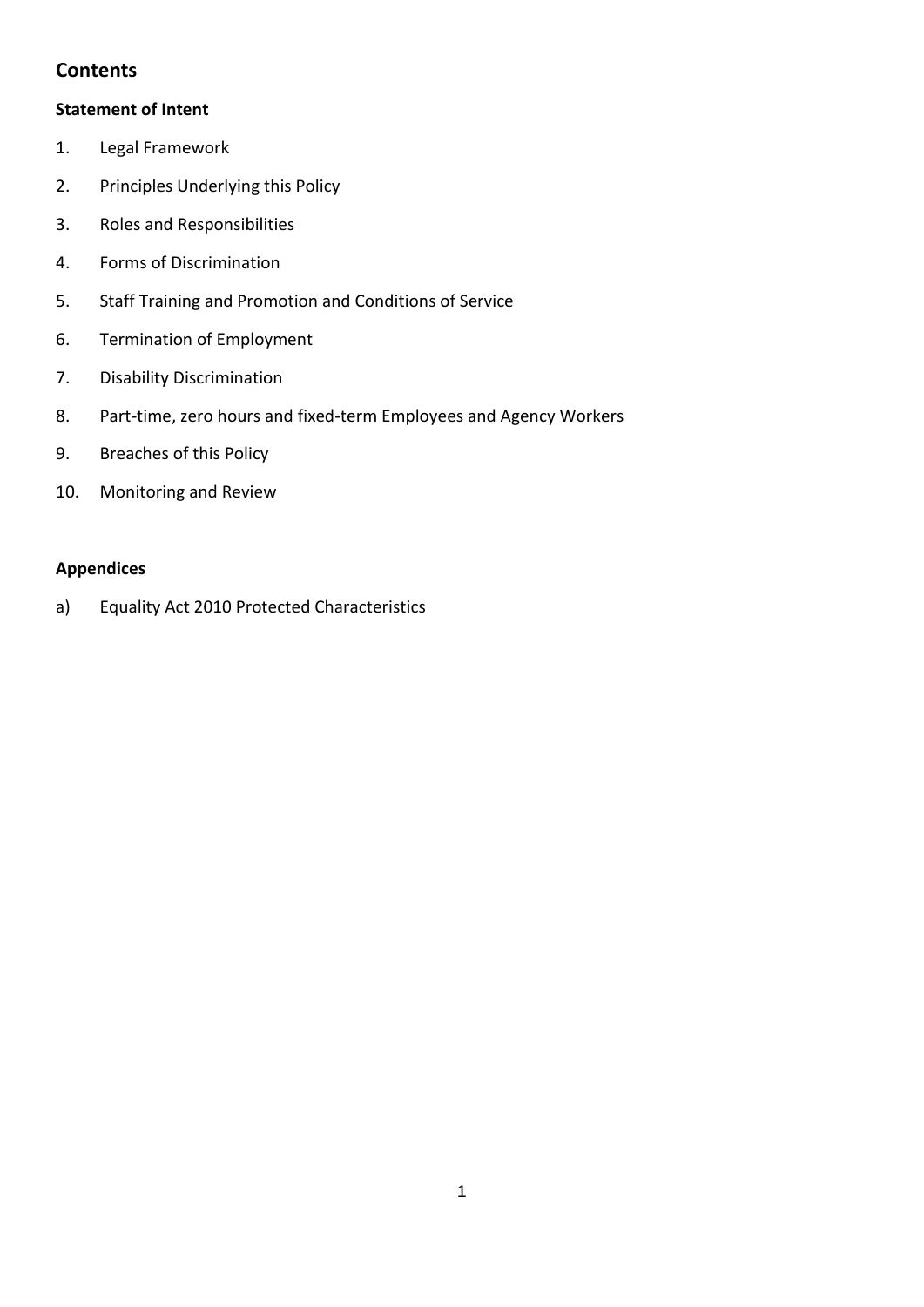#### **Statement of Intent**

Prior's Mill CE Primary School is committed to promoting equality of opportunity for all staff and job applicants. We aim to create a working environment in which all individuals are able to make best use of their skills, free from discrimination or harassment, and in which all decisions are based on merit. We are committed to supporting our staff and applicants to be their authentic selves in the workplace without judgement and ensuring that diverse communities are celebrated. Our shared school vision underpins our commitment to inclusion and building strong community.

*As an inclusive Church of England primary school, we welcome children and families of all faiths and none to be part of our school family which has a distinctly Christian character and ethos.* 

*At Prior's Mill, we encourage everyone to discover, flourish and grow in their talents, nurturing their God given gifts and potential. We work with passion to foster a love of learning, a love of community and personal resilience. Following in the footsteps of Jesus, we are a school where kindness, forgiveness, respect and honesty underpin our words and actions.*

We do not discriminate against staff on the basis of age, disability, gender identity and/or reassignment, marital or civil partner status, pregnancy or maternity, race, colour, nationality, ethnic or national origin, religion or belief, sex, or sexual orientation (the protected characteristics), amended in line with the Equality Act 2010. More detail on each of the protected characteristics can be found in Appendix A.

All staff have a duty to act in accordance with this policy and treat colleagues with dignity at all times, and not to discriminate against or harass other members of staff, regardless of their status. The principles of nondiscrimination and equality of opportunity also apply to the way in which staff treat pupils, parents, governors, third party organisations and former staff members.

This policy does not form part of any employee's contract of employment and may be amended at any time.

This policy covers all individuals working at all levels and grades, including members of the SLT, teachers, TAs, support staff, trainees, part-time and fixed-term employees, volunteers, casual workers, and agency staff (collectively referred to as 'staff' in this policy).

2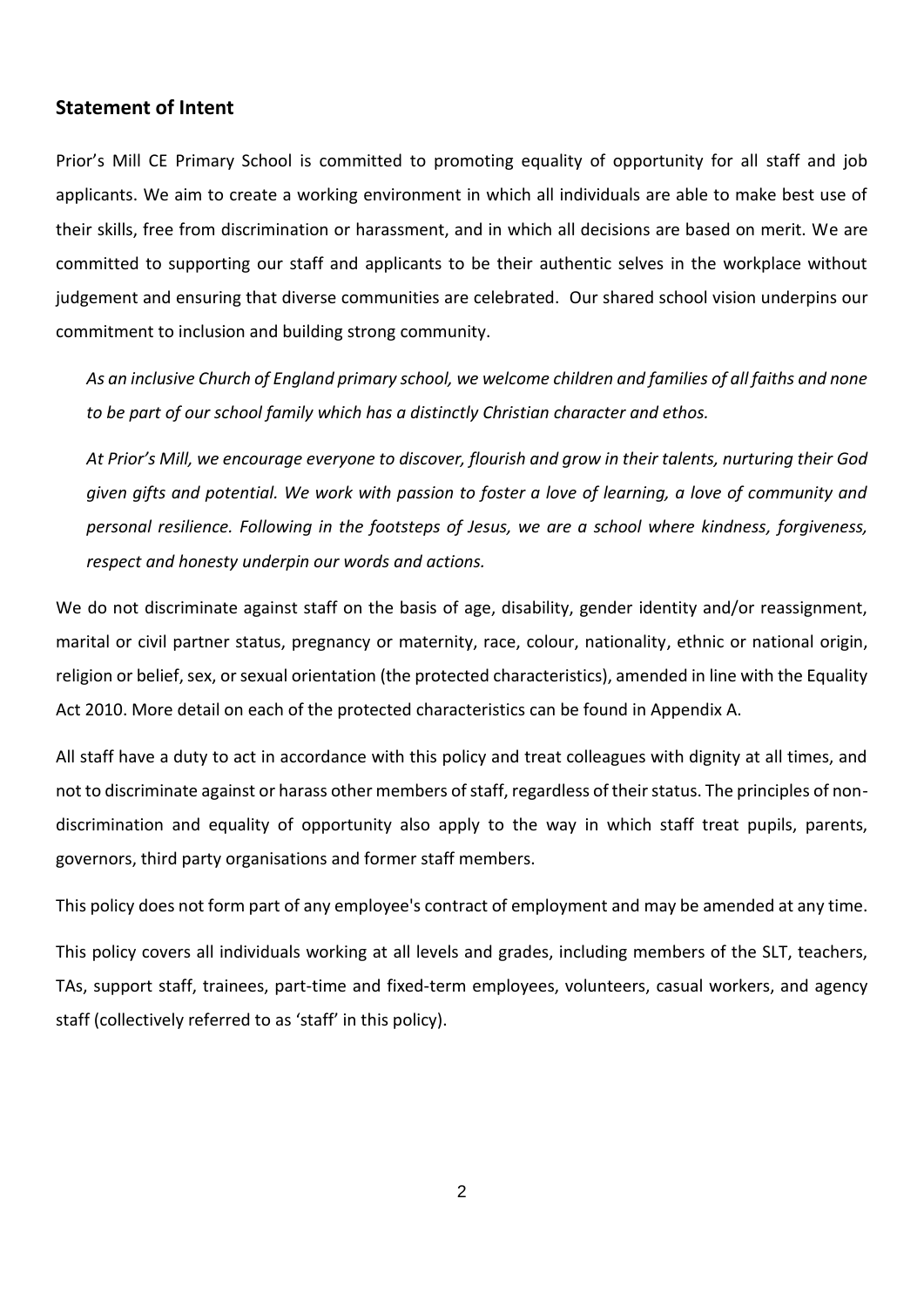# **1. Legal Framework**

This policy has due regard to all relevant legislation and statutory guidance including, but not limited to, the following:

- Human Rights Act 1998
- Equality Act 2010
- The UK General Data Protection Regulation (UK GDPR)
- Data Protection Act 2018
- Protection from Harassment Act 1997

This policy operates in conjunction with the following school policies:

- Grievance Policy and Procedures
- Disciplinary Procedure
- Flexible Working Requests Guide
- Appraisal

# **Public Sector Equality Duty (PSED)**

PSED requires public bodies to have due regard to the need to:

- Eliminate unlawful discrimination, harassment and victimisation and other conduct prohibited by the Equality Act.
- Advance equality of opportunity between people who share a protected characteristic and people who do not share it.
- Foster good relations between people who share a protected characteristic and people who do not.

# **2. Principles Underlying this Policy**

In accordance with this policy, the school commits to:

- Creating a working environment free of bullying, harassment, victimisation and unlawful discrimination, where individual differences and the contributions of all staff are recognised and valued.
- Promoting dignity and respect for all.
- Training managers and all other employees about their rights and responsibilities under this policy.

This policy applies to all aspects of the school's relationship with staff and to relations between staff members at all levels. This includes job advertisements, recruitment and selection, training and development, opportunities for promotion, conditions of service, pay and benefits, conduct at work, disciplinary and grievance procedures, and termination of employment.

Instances of bullying, harassment, victimisation and unlawful discrimination will be dealt with as misconduct, in line with the school's Grievance Policy and/or Disciplinary Policy and Procedure, and appropriate action will be taken. Particularly serious complaints could amount to gross misconduct and lead to dismissal without notice.

Sexual harassment may amount to both an employment rights matter and a criminal matter, such as in sexual assault allegations. Harassment under the Protection from Harassment Act 1997 – which is not limited to circumstances where harassment relates to a protected characteristic – is a criminal offence.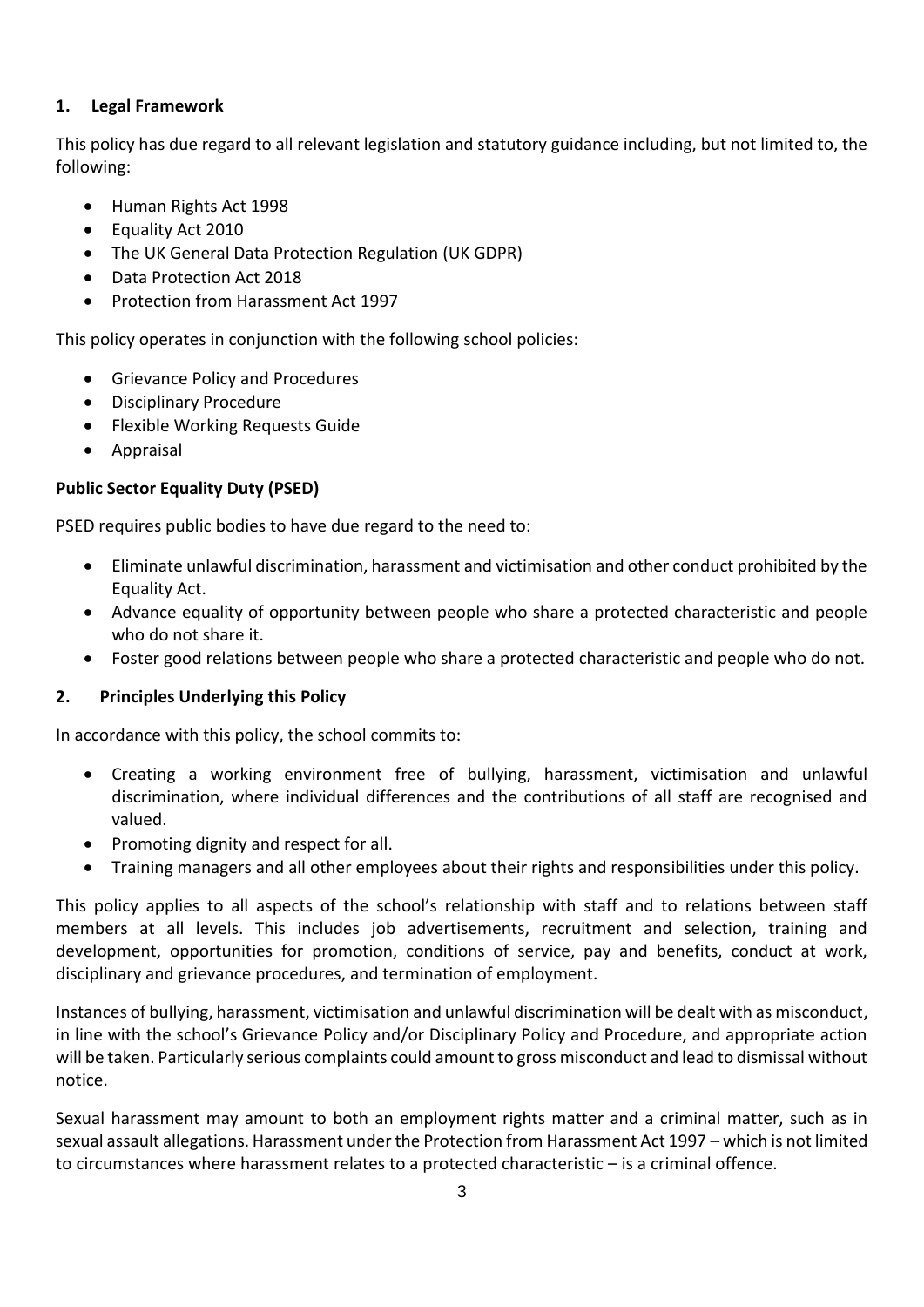# **3. Roles and Responsibilities**

The governing body is responsible for:

- The effective operation of this policy
- Ensuring compliance with discrimination law
- Monitoring how the composition of the workforce encourages equality, equity, diversity and inclusion, and meets the aims and commitments set out in this policy
- Assessing how this policy, and any supporting action plans, are working in practice, reviewing them annually, and considering and taking action to address any issues

The Headteacher is responsible for:

- Setting an appropriate standard of behaviour and leading by example
- Ensuring that those they manage adhere to this policy and promote the school's aims and objectives with regard to equal opportunities.
- Taking appropriate steps to accommodate the requirements of different religions, cultures, and domestic responsibilities, in line with the school's Flexible Working Policy
- Making opportunities for training, development and progress available to all staff
- Ensuring staff are helped and encouraged to develop so their talents and resources can be fully utilised to maximise the effectiveness of the school
- Making staff progression decisions based on merit (apart from in any necessary and limited exemptions and exceptions allowed under the Equality Act 2010)
- Reviewing employment practices and procedures where necessary to ensure fairness
- Undertaking appropriate training on equal opportunities awareness and equal opportunities recruitment and selection good practice.

All staff are responsible for:

- Conducting themselves to help the school provide equal opportunities in employment, and prevent bullying, harassment, victimisation and unlawful discrimination.
- Understanding that they, as well as their employer, can be held liable for acts of bullying, harassment, victimisation and unlawful discrimination, in the course of their employment, against their colleagues, visitors and the public.
- Taking seriously complaints of bullying, harassment, victimisation and unlawful discrimination by their colleagues, visitors, the public and any others in the course of the school's work activities.

# **4. Forms of Discrimination**

Discrimination by or against an employee is generally prohibited unless there is a specific legal exemption. Discrimination may be direct or indirect and it may occur intentionally or unintentionally.

**Direct discrimination** occurs where someone is treated less favourably because of one or more of the protected characteristics outlined in Appendix A. For example, rejecting an applicant on the grounds of their race because they would not "fit in" would be direct discrimination.

**Indirect discrimination** occurs where someone is disadvantaged by an unjustified provision, criterion or practice that also puts other people with the same protected characteristic at a particular disadvantage. For example, a requirement to work full time puts women at a particular disadvantage because they generally have greater childcare commitments than men. Such a requirement will need to be objectively justified.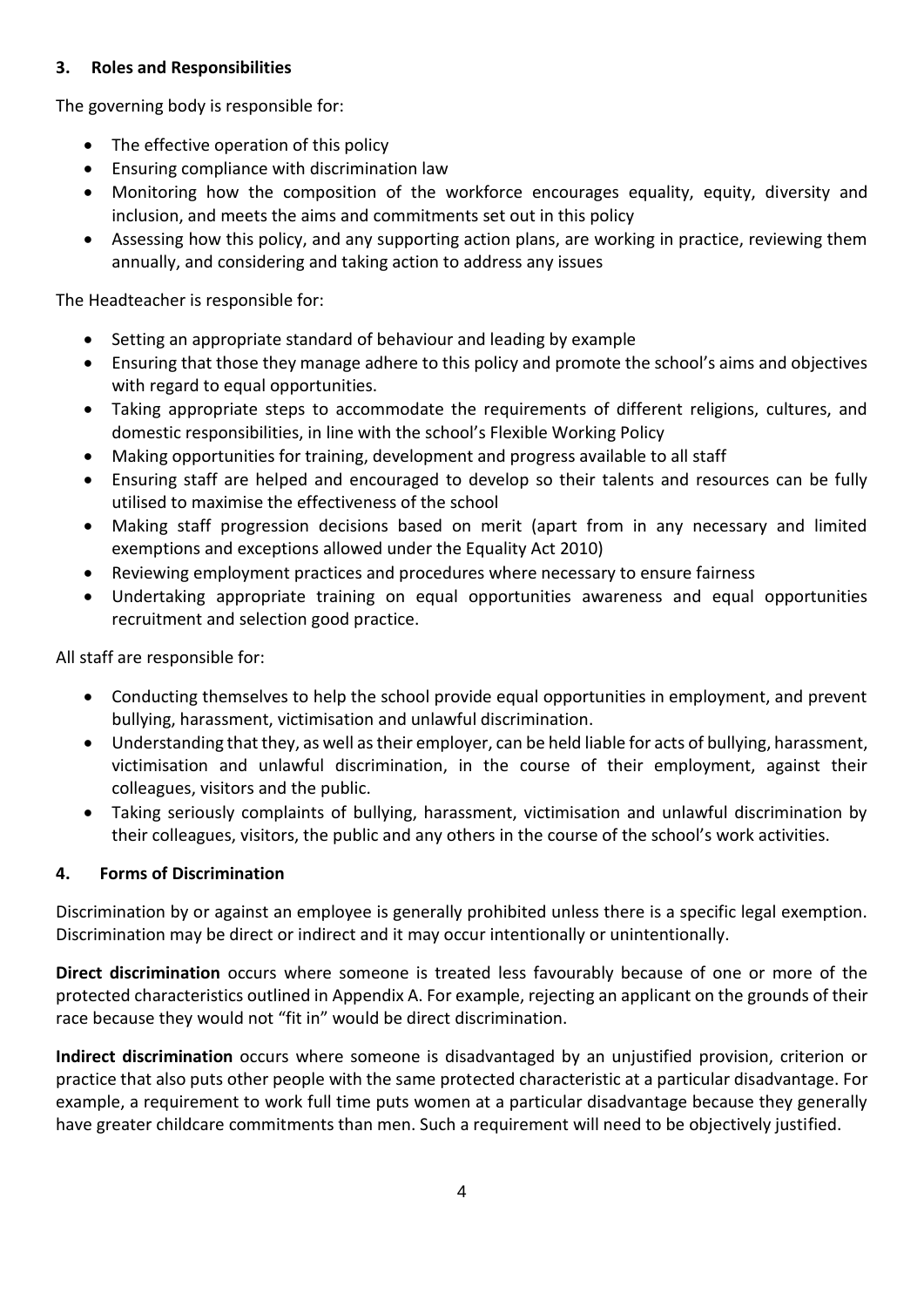**Harassment** related to any of the protected characteristics is prohibited. Harassment is unwanted conduct that has the purpose or effect of violating someone's dignity, or creating an intimidating, hostile, degrading, humiliating or offensive environment for them.

**Victimisation** is also prohibited. This is less favourable treatment of someone who has complained or given information about discrimination or harassment, or supported someone else's complaint.

# **5. Recruitment and Selection**

The school will aim to ensure that no job applicant suffers discrimination because of any of the protected characteristics. The school's recruitment procedures will be reviewed regularly to ensure that individuals are treated on the basis of their relevant merits and abilities. Job selection criteria will be regularly reviewed to ensure that it is relevant to the job and not disproportionate. The shortlisting of applicants will be done by more than one person wherever possible.

Job advertisements will avoid stereotyping or using wording that may discourage groups with a particular protected characteristic from applying. The school will take steps to ensure that vacancies are advertised to a diverse labour market.

Applicants will not be asked about health or disability before a job offer is made. There are limited exceptions which will only be used following advice and guidance from the school's HR partner, Xentrall. These may be:

- Questions necessary to establish if an applicant can perform an intrinsic part of the job (subject to any reasonable adjustments).
- Questions to establish if an applicant is fit to attend an assessment or any reasonable adjustments that may be needed at interview or assessment.
- Positive action to recruit disabled persons.
- Equal opportunities monitoring (which will not form part of the decision-making process).

The school is required by law to ensure that all staff are entitled to work in the UK. Assumptions about immigration status will not be made based on appearance or apparent nationality. All prospective employees, regardless of nationality, will be expected to produce original documents, e.g. a passport, before employment starts, to satisfy current immigration legislation. The list of acceptable documents is available from the UK Border Agency.

To ensure that this policy is operating effectively, and to identify groups that may be underrepresented or disadvantaged in our organisation, the school will monitor applicants' ethnicity, gender, disability, sexual orientation, religion and age as part of the recruitment procedure. Provision of this information will be voluntary and will not adversely affect an applicant's chances of recruitment or any other decision related to their employment. The information will be removed from applications before the shortlisting process, and will be kept in an anonymised format solely for the purposes stated in this policy. Analysing this data helps the school take appropriate steps to avoid discrimination and improve equality and diversity.

# **6. Staff Training and Promotion**

Staff training needs and associated development opportunities will be identified through regular staff appraisals, in line with the school's policies. All staff will be given appropriate access to training to enable them to progress within the organisation and all promotion decisions will be made based on merit.

# **7. Termination of Employment**

The school will ensure that redundancy criteria and procedures are fair and objective and are not directly or indirectly discriminatory.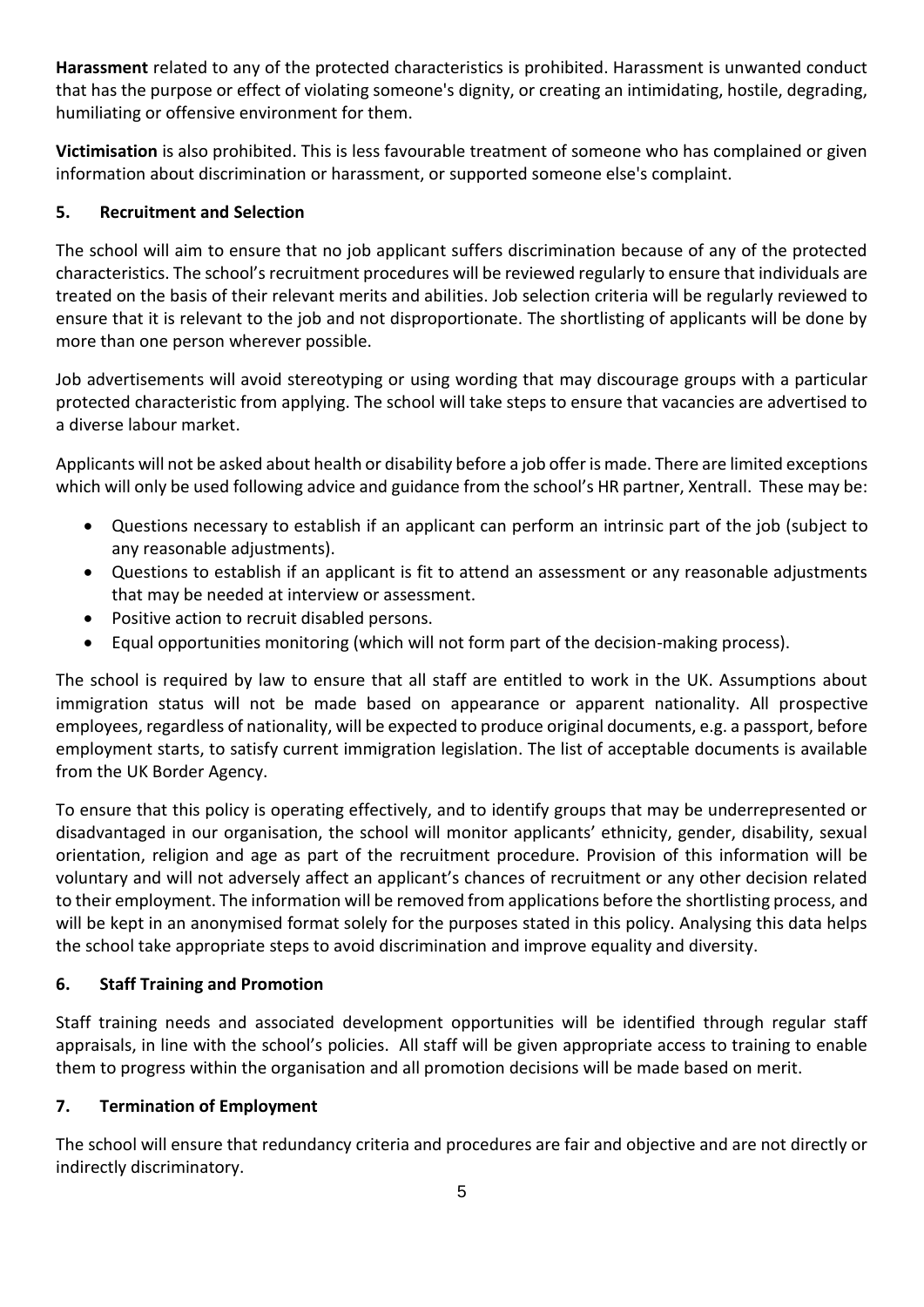The school will also ensure that disciplinary procedures and penalties are applied without discrimination, whether they result in disciplinary warnings, dismissal or other disciplinary action, in line with the school's Disciplinary Procedure.

# **8. Disability Discrimination**

The school encourages staff who are disabled or become disabled to inform the headteacher or their line manager about their condition so that the school can support them as appropriate.

Staff experiencing difficulties at work because of their disability (physical or otherwise) may wish to contact the Headteacher to discuss any reasonable adjustments that would help overcome or minimise the difficulty. Their line manager or SBM may wish to consult with the staff member and a medical adviser about possible adjustments.

The governing body will monitor the physical environment of the school premises to consider whether certain features place physically disabled staff, job applicants, service users, or other stakeholders at a substantial disadvantage compared to others. Where reasonable, the school will take steps to improve access for disabled staff and service users.

# **9. Part-time and Fixed-Term Employees**

The school monitors the conditions of service of part-time employees and their progression to ensure that they are being offered appropriate access to benefits and training and promotion opportunities. The school will ensure requests to alter working hours are dealt with appropriately under the Flexible Working Policy.

The school monitors its use of fixed-term employees and their conditions of service, to ensure that they are being offered appropriate access to benefits, training, promotion and permanent employment opportunities. The school will, where relevant, monitor their progress to ensure that they are accessing permanent vacancies.

# **10. Breaches of this Policy**

If a member of staff believes that they may have been discriminated against, they are encouraged to raise the matter through the school's Grievance Policy. If they believe that they may have been subject to harassment, they are encouraged to raise the matter with the Headteacher.

Allegations regarding potential breaches of this policy will be treated in confidence and investigated in accordance with the relevant procedure. Staff who make such allegations in good faith will not be victimised or treated less favourably as a result. False allegations which are found to have been made in bad faith will, however, be dealt with under our Disciplinary Procedure.

Any member of staff who is found to have committed an act of discrimination or harassment will be subject to disciplinary action. Such behaviour may constitute gross misconduct and, as such, may result in summary dismissal. The school takes a strict approach to serious breaches of this policy.

# **11. Monitoring and Review**

This policy is reviewed annually by the Headteacher.